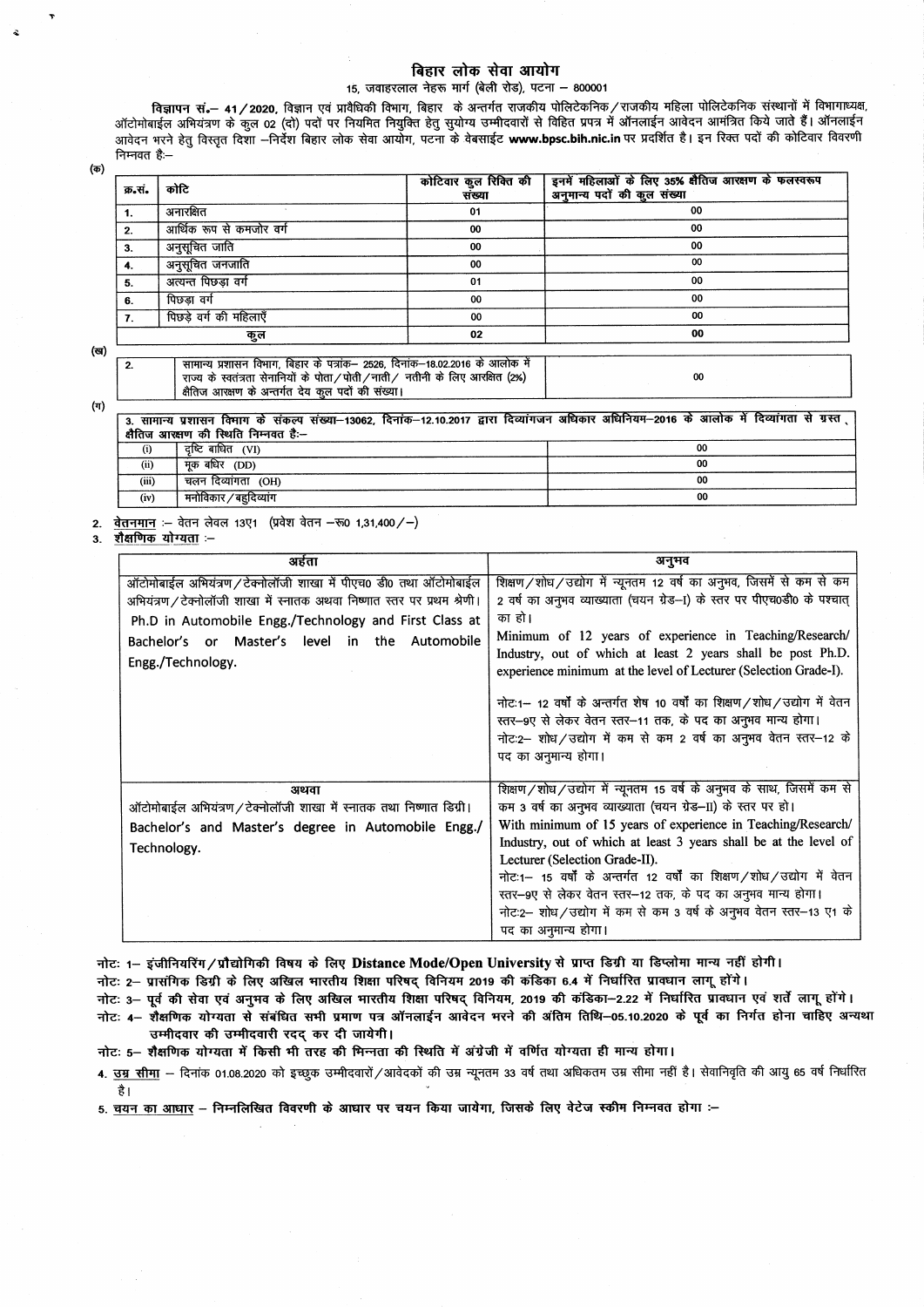| अकादमिक निष्पादन, अनुसंधान निष्पादन, कार्यक्षेत्र ज्ञान तथा शिक्षण कौशल का मूल्यांकन<br>साक्षात्कार<br>अकादमिक पृष्ठभूमि<br>निष्पादन<br>(वेटेज-60) (अभियंत्रण, मानविकी एवं विज्ञान)<br>(वेटेज—20)<br>(वेटेज—20)<br>Evaluation of Academic Performance, Research Performance, Domain Knowledge and<br><b>Academic Background</b><br><b>Interview</b><br>Teaching skill. (weightage-60) (Engineering, Humanities and science)<br>(Weightage-20)<br>(weightage-20)<br>नोटः–<br>(a) शोध / पुस्तक प्रकाशन–<br>(a) Maximum $10$ ( $10\%$<br>(वेटेज-20 अधिकतम)<br>• संदर्भित जर्नलस–3 प्रति प्रकाशन<br>of Percentage Marks<br>Referred Journals-3 Per Publication<br>Research/Book<br>(a)<br>obtained in M.Tech/M.E/<br>M.S<br>in<br>relevant<br>Publication-<br>गैर-संदर्भित परंतु मान्य एवं जाने-माने जर्नल्स तथा पिरीयोडिकल,<br>branch/subject)<br>जिनके आई.एस.बी.एन. / आई.एस.एस.एन. नम्बर हो-2 प्रति प्रकाशन<br>(Weightage-20<br>Non-referred but recognized and reputable Journals and<br>Maximum)<br>(b) Maximum 05 (5% of<br>periodicals with ISBN/ISSN Number-2/Publication<br>Percentage<br>Marks<br>पाठय या संदर्भ पुस्तकें, जिन्हें अंतराष्ट्रीय प्रकाशकों द्वारा जानी-मानी<br>obtained in B.Tech/B.E/<br>पीयर रिव्यू प्रणाली द्वारा प्रकाशित किया गया हो जिनके<br>B.S/B.Sc (Engg).<br>आई0एस0बी0एन0 / आई0एस0एस0एन0 नम्बर हो-<br>(c) Ph.D-05<br>एक मात्र लेखक द्वारा 5 प्रति अध्याय<br>संपादित पुस्तक में 1 प्रति अध्याय<br>Text Reference Books Published by International<br>Publishers with ISBN/ISSN no and established peer<br>review system by sole author-<br>5/Chapter In edited Books-1/Chapter<br>केन्द्र सरकार के प्रकाशनों तथा राष्ट्रीय/राज्य स्तर के प्रकाशकों द्वारा<br>आई0एस0बी0एन0/<br>प्रकाशित<br>विषयगत<br>पुस्तकें<br>जिनकी<br>आई0एस0एस0एन0 संख्या हो-<br>एक मात्र लेखक द्वारा 2.5 प्रति अध्याय<br>संपादित पुस्तक में 0.5 प्रति अध्याय।<br>Subject Books by National/State level publishers and<br>Central Government Publications with ISBN/ISSN<br>Numbers-By sole author 2.5/Chapter In edited Books-<br>0.5/Chapter<br>आई0एस0बी0एन0 / आई0एस0एस0एन0 संख्या वाली अन्य स्थानीय<br>प्रकाशकों द्वारा प्रकाशित विषयगत पुस्तकें-<br>एक मात्र लेखक द्वारा 1.5 प्रति अध्याय<br>संपादित पुस्तक में 0.25 प्रति अध्याय<br>Subject Books by other local publishers with<br>ISBN/ISSN Numbers-By sole author-1.5/Chapter<br>In edited Books-0.25/Chapter<br>ज्ञान आधारित खंडों में अध्यायों का संपादन योगदान (अंतराष्ट्रीय<br>प्रकाशकों द्वारा प्रकाशित जिनके आई0एस0बी0एन0 / आई0एस0एस0एन0<br>नम्बर हो)-2 प्रति अध्याय<br>Chapters contribution to edited knowledge based<br>volumes (published by International Publishers-with<br>ISBN/ISSN no.) 2/Chapter<br>भारतीय / राष्ट्रीय स्तर के प्रकाशकों द्वारा प्रकाशित ज्ञान आधारित खंडों<br>में अध्याय (जिनके राष्ट्रीय और अंतराष्ट्रीय डायरेक्टरी के नंबरों सहित |
|------------------------------------------------------------------------------------------------------------------------------------------------------------------------------------------------------------------------------------------------------------------------------------------------------------------------------------------------------------------------------------------------------------------------------------------------------------------------------------------------------------------------------------------------------------------------------------------------------------------------------------------------------------------------------------------------------------------------------------------------------------------------------------------------------------------------------------------------------------------------------------------------------------------------------------------------------------------------------------------------------------------------------------------------------------------------------------------------------------------------------------------------------------------------------------------------------------------------------------------------------------------------------------------------------------------------------------------------------------------------------------------------------------------------------------------------------------------------------------------------------------------------------------------------------------------------------------------------------------------------------------------------------------------------------------------------------------------------------------------------------------------------------------------------------------------------------------------------------------------------------------------------------------------------------------------------------------------------------------------------------------------------------------------------------------------------------------------------------------------------------------------------------------------------------------------------------------------------------------------------------------------------------------------------------------------------------------------------------------------------------------------------------------------------------------------------------------------------------------------------------------------------------------------------------------------------------------------------------------------------------------------------------------------------------------------------------------------------------------------------------------------------------------------------------------------------------|
|                                                                                                                                                                                                                                                                                                                                                                                                                                                                                                                                                                                                                                                                                                                                                                                                                                                                                                                                                                                                                                                                                                                                                                                                                                                                                                                                                                                                                                                                                                                                                                                                                                                                                                                                                                                                                                                                                                                                                                                                                                                                                                                                                                                                                                                                                                                                                                                                                                                                                                                                                                                                                                                                                                                                                                                                                              |
|                                                                                                                                                                                                                                                                                                                                                                                                                                                                                                                                                                                                                                                                                                                                                                                                                                                                                                                                                                                                                                                                                                                                                                                                                                                                                                                                                                                                                                                                                                                                                                                                                                                                                                                                                                                                                                                                                                                                                                                                                                                                                                                                                                                                                                                                                                                                                                                                                                                                                                                                                                                                                                                                                                                                                                                                                              |
|                                                                                                                                                                                                                                                                                                                                                                                                                                                                                                                                                                                                                                                                                                                                                                                                                                                                                                                                                                                                                                                                                                                                                                                                                                                                                                                                                                                                                                                                                                                                                                                                                                                                                                                                                                                                                                                                                                                                                                                                                                                                                                                                                                                                                                                                                                                                                                                                                                                                                                                                                                                                                                                                                                                                                                                                                              |
|                                                                                                                                                                                                                                                                                                                                                                                                                                                                                                                                                                                                                                                                                                                                                                                                                                                                                                                                                                                                                                                                                                                                                                                                                                                                                                                                                                                                                                                                                                                                                                                                                                                                                                                                                                                                                                                                                                                                                                                                                                                                                                                                                                                                                                                                                                                                                                                                                                                                                                                                                                                                                                                                                                                                                                                                                              |
|                                                                                                                                                                                                                                                                                                                                                                                                                                                                                                                                                                                                                                                                                                                                                                                                                                                                                                                                                                                                                                                                                                                                                                                                                                                                                                                                                                                                                                                                                                                                                                                                                                                                                                                                                                                                                                                                                                                                                                                                                                                                                                                                                                                                                                                                                                                                                                                                                                                                                                                                                                                                                                                                                                                                                                                                                              |
|                                                                                                                                                                                                                                                                                                                                                                                                                                                                                                                                                                                                                                                                                                                                                                                                                                                                                                                                                                                                                                                                                                                                                                                                                                                                                                                                                                                                                                                                                                                                                                                                                                                                                                                                                                                                                                                                                                                                                                                                                                                                                                                                                                                                                                                                                                                                                                                                                                                                                                                                                                                                                                                                                                                                                                                                                              |
|                                                                                                                                                                                                                                                                                                                                                                                                                                                                                                                                                                                                                                                                                                                                                                                                                                                                                                                                                                                                                                                                                                                                                                                                                                                                                                                                                                                                                                                                                                                                                                                                                                                                                                                                                                                                                                                                                                                                                                                                                                                                                                                                                                                                                                                                                                                                                                                                                                                                                                                                                                                                                                                                                                                                                                                                                              |
|                                                                                                                                                                                                                                                                                                                                                                                                                                                                                                                                                                                                                                                                                                                                                                                                                                                                                                                                                                                                                                                                                                                                                                                                                                                                                                                                                                                                                                                                                                                                                                                                                                                                                                                                                                                                                                                                                                                                                                                                                                                                                                                                                                                                                                                                                                                                                                                                                                                                                                                                                                                                                                                                                                                                                                                                                              |
|                                                                                                                                                                                                                                                                                                                                                                                                                                                                                                                                                                                                                                                                                                                                                                                                                                                                                                                                                                                                                                                                                                                                                                                                                                                                                                                                                                                                                                                                                                                                                                                                                                                                                                                                                                                                                                                                                                                                                                                                                                                                                                                                                                                                                                                                                                                                                                                                                                                                                                                                                                                                                                                                                                                                                                                                                              |
|                                                                                                                                                                                                                                                                                                                                                                                                                                                                                                                                                                                                                                                                                                                                                                                                                                                                                                                                                                                                                                                                                                                                                                                                                                                                                                                                                                                                                                                                                                                                                                                                                                                                                                                                                                                                                                                                                                                                                                                                                                                                                                                                                                                                                                                                                                                                                                                                                                                                                                                                                                                                                                                                                                                                                                                                                              |
|                                                                                                                                                                                                                                                                                                                                                                                                                                                                                                                                                                                                                                                                                                                                                                                                                                                                                                                                                                                                                                                                                                                                                                                                                                                                                                                                                                                                                                                                                                                                                                                                                                                                                                                                                                                                                                                                                                                                                                                                                                                                                                                                                                                                                                                                                                                                                                                                                                                                                                                                                                                                                                                                                                                                                                                                                              |
|                                                                                                                                                                                                                                                                                                                                                                                                                                                                                                                                                                                                                                                                                                                                                                                                                                                                                                                                                                                                                                                                                                                                                                                                                                                                                                                                                                                                                                                                                                                                                                                                                                                                                                                                                                                                                                                                                                                                                                                                                                                                                                                                                                                                                                                                                                                                                                                                                                                                                                                                                                                                                                                                                                                                                                                                                              |
|                                                                                                                                                                                                                                                                                                                                                                                                                                                                                                                                                                                                                                                                                                                                                                                                                                                                                                                                                                                                                                                                                                                                                                                                                                                                                                                                                                                                                                                                                                                                                                                                                                                                                                                                                                                                                                                                                                                                                                                                                                                                                                                                                                                                                                                                                                                                                                                                                                                                                                                                                                                                                                                                                                                                                                                                                              |
|                                                                                                                                                                                                                                                                                                                                                                                                                                                                                                                                                                                                                                                                                                                                                                                                                                                                                                                                                                                                                                                                                                                                                                                                                                                                                                                                                                                                                                                                                                                                                                                                                                                                                                                                                                                                                                                                                                                                                                                                                                                                                                                                                                                                                                                                                                                                                                                                                                                                                                                                                                                                                                                                                                                                                                                                                              |
|                                                                                                                                                                                                                                                                                                                                                                                                                                                                                                                                                                                                                                                                                                                                                                                                                                                                                                                                                                                                                                                                                                                                                                                                                                                                                                                                                                                                                                                                                                                                                                                                                                                                                                                                                                                                                                                                                                                                                                                                                                                                                                                                                                                                                                                                                                                                                                                                                                                                                                                                                                                                                                                                                                                                                                                                                              |
|                                                                                                                                                                                                                                                                                                                                                                                                                                                                                                                                                                                                                                                                                                                                                                                                                                                                                                                                                                                                                                                                                                                                                                                                                                                                                                                                                                                                                                                                                                                                                                                                                                                                                                                                                                                                                                                                                                                                                                                                                                                                                                                                                                                                                                                                                                                                                                                                                                                                                                                                                                                                                                                                                                                                                                                                                              |
|                                                                                                                                                                                                                                                                                                                                                                                                                                                                                                                                                                                                                                                                                                                                                                                                                                                                                                                                                                                                                                                                                                                                                                                                                                                                                                                                                                                                                                                                                                                                                                                                                                                                                                                                                                                                                                                                                                                                                                                                                                                                                                                                                                                                                                                                                                                                                                                                                                                                                                                                                                                                                                                                                                                                                                                                                              |
|                                                                                                                                                                                                                                                                                                                                                                                                                                                                                                                                                                                                                                                                                                                                                                                                                                                                                                                                                                                                                                                                                                                                                                                                                                                                                                                                                                                                                                                                                                                                                                                                                                                                                                                                                                                                                                                                                                                                                                                                                                                                                                                                                                                                                                                                                                                                                                                                                                                                                                                                                                                                                                                                                                                                                                                                                              |
|                                                                                                                                                                                                                                                                                                                                                                                                                                                                                                                                                                                                                                                                                                                                                                                                                                                                                                                                                                                                                                                                                                                                                                                                                                                                                                                                                                                                                                                                                                                                                                                                                                                                                                                                                                                                                                                                                                                                                                                                                                                                                                                                                                                                                                                                                                                                                                                                                                                                                                                                                                                                                                                                                                                                                                                                                              |
|                                                                                                                                                                                                                                                                                                                                                                                                                                                                                                                                                                                                                                                                                                                                                                                                                                                                                                                                                                                                                                                                                                                                                                                                                                                                                                                                                                                                                                                                                                                                                                                                                                                                                                                                                                                                                                                                                                                                                                                                                                                                                                                                                                                                                                                                                                                                                                                                                                                                                                                                                                                                                                                                                                                                                                                                                              |
|                                                                                                                                                                                                                                                                                                                                                                                                                                                                                                                                                                                                                                                                                                                                                                                                                                                                                                                                                                                                                                                                                                                                                                                                                                                                                                                                                                                                                                                                                                                                                                                                                                                                                                                                                                                                                                                                                                                                                                                                                                                                                                                                                                                                                                                                                                                                                                                                                                                                                                                                                                                                                                                                                                                                                                                                                              |
|                                                                                                                                                                                                                                                                                                                                                                                                                                                                                                                                                                                                                                                                                                                                                                                                                                                                                                                                                                                                                                                                                                                                                                                                                                                                                                                                                                                                                                                                                                                                                                                                                                                                                                                                                                                                                                                                                                                                                                                                                                                                                                                                                                                                                                                                                                                                                                                                                                                                                                                                                                                                                                                                                                                                                                                                                              |
|                                                                                                                                                                                                                                                                                                                                                                                                                                                                                                                                                                                                                                                                                                                                                                                                                                                                                                                                                                                                                                                                                                                                                                                                                                                                                                                                                                                                                                                                                                                                                                                                                                                                                                                                                                                                                                                                                                                                                                                                                                                                                                                                                                                                                                                                                                                                                                                                                                                                                                                                                                                                                                                                                                                                                                                                                              |
|                                                                                                                                                                                                                                                                                                                                                                                                                                                                                                                                                                                                                                                                                                                                                                                                                                                                                                                                                                                                                                                                                                                                                                                                                                                                                                                                                                                                                                                                                                                                                                                                                                                                                                                                                                                                                                                                                                                                                                                                                                                                                                                                                                                                                                                                                                                                                                                                                                                                                                                                                                                                                                                                                                                                                                                                                              |
|                                                                                                                                                                                                                                                                                                                                                                                                                                                                                                                                                                                                                                                                                                                                                                                                                                                                                                                                                                                                                                                                                                                                                                                                                                                                                                                                                                                                                                                                                                                                                                                                                                                                                                                                                                                                                                                                                                                                                                                                                                                                                                                                                                                                                                                                                                                                                                                                                                                                                                                                                                                                                                                                                                                                                                                                                              |
|                                                                                                                                                                                                                                                                                                                                                                                                                                                                                                                                                                                                                                                                                                                                                                                                                                                                                                                                                                                                                                                                                                                                                                                                                                                                                                                                                                                                                                                                                                                                                                                                                                                                                                                                                                                                                                                                                                                                                                                                                                                                                                                                                                                                                                                                                                                                                                                                                                                                                                                                                                                                                                                                                                                                                                                                                              |
|                                                                                                                                                                                                                                                                                                                                                                                                                                                                                                                                                                                                                                                                                                                                                                                                                                                                                                                                                                                                                                                                                                                                                                                                                                                                                                                                                                                                                                                                                                                                                                                                                                                                                                                                                                                                                                                                                                                                                                                                                                                                                                                                                                                                                                                                                                                                                                                                                                                                                                                                                                                                                                                                                                                                                                                                                              |
|                                                                                                                                                                                                                                                                                                                                                                                                                                                                                                                                                                                                                                                                                                                                                                                                                                                                                                                                                                                                                                                                                                                                                                                                                                                                                                                                                                                                                                                                                                                                                                                                                                                                                                                                                                                                                                                                                                                                                                                                                                                                                                                                                                                                                                                                                                                                                                                                                                                                                                                                                                                                                                                                                                                                                                                                                              |
|                                                                                                                                                                                                                                                                                                                                                                                                                                                                                                                                                                                                                                                                                                                                                                                                                                                                                                                                                                                                                                                                                                                                                                                                                                                                                                                                                                                                                                                                                                                                                                                                                                                                                                                                                                                                                                                                                                                                                                                                                                                                                                                                                                                                                                                                                                                                                                                                                                                                                                                                                                                                                                                                                                                                                                                                                              |
|                                                                                                                                                                                                                                                                                                                                                                                                                                                                                                                                                                                                                                                                                                                                                                                                                                                                                                                                                                                                                                                                                                                                                                                                                                                                                                                                                                                                                                                                                                                                                                                                                                                                                                                                                                                                                                                                                                                                                                                                                                                                                                                                                                                                                                                                                                                                                                                                                                                                                                                                                                                                                                                                                                                                                                                                                              |
|                                                                                                                                                                                                                                                                                                                                                                                                                                                                                                                                                                                                                                                                                                                                                                                                                                                                                                                                                                                                                                                                                                                                                                                                                                                                                                                                                                                                                                                                                                                                                                                                                                                                                                                                                                                                                                                                                                                                                                                                                                                                                                                                                                                                                                                                                                                                                                                                                                                                                                                                                                                                                                                                                                                                                                                                                              |
|                                                                                                                                                                                                                                                                                                                                                                                                                                                                                                                                                                                                                                                                                                                                                                                                                                                                                                                                                                                                                                                                                                                                                                                                                                                                                                                                                                                                                                                                                                                                                                                                                                                                                                                                                                                                                                                                                                                                                                                                                                                                                                                                                                                                                                                                                                                                                                                                                                                                                                                                                                                                                                                                                                                                                                                                                              |
|                                                                                                                                                                                                                                                                                                                                                                                                                                                                                                                                                                                                                                                                                                                                                                                                                                                                                                                                                                                                                                                                                                                                                                                                                                                                                                                                                                                                                                                                                                                                                                                                                                                                                                                                                                                                                                                                                                                                                                                                                                                                                                                                                                                                                                                                                                                                                                                                                                                                                                                                                                                                                                                                                                                                                                                                                              |
|                                                                                                                                                                                                                                                                                                                                                                                                                                                                                                                                                                                                                                                                                                                                                                                                                                                                                                                                                                                                                                                                                                                                                                                                                                                                                                                                                                                                                                                                                                                                                                                                                                                                                                                                                                                                                                                                                                                                                                                                                                                                                                                                                                                                                                                                                                                                                                                                                                                                                                                                                                                                                                                                                                                                                                                                                              |
|                                                                                                                                                                                                                                                                                                                                                                                                                                                                                                                                                                                                                                                                                                                                                                                                                                                                                                                                                                                                                                                                                                                                                                                                                                                                                                                                                                                                                                                                                                                                                                                                                                                                                                                                                                                                                                                                                                                                                                                                                                                                                                                                                                                                                                                                                                                                                                                                                                                                                                                                                                                                                                                                                                                                                                                                                              |
|                                                                                                                                                                                                                                                                                                                                                                                                                                                                                                                                                                                                                                                                                                                                                                                                                                                                                                                                                                                                                                                                                                                                                                                                                                                                                                                                                                                                                                                                                                                                                                                                                                                                                                                                                                                                                                                                                                                                                                                                                                                                                                                                                                                                                                                                                                                                                                                                                                                                                                                                                                                                                                                                                                                                                                                                                              |
|                                                                                                                                                                                                                                                                                                                                                                                                                                                                                                                                                                                                                                                                                                                                                                                                                                                                                                                                                                                                                                                                                                                                                                                                                                                                                                                                                                                                                                                                                                                                                                                                                                                                                                                                                                                                                                                                                                                                                                                                                                                                                                                                                                                                                                                                                                                                                                                                                                                                                                                                                                                                                                                                                                                                                                                                                              |
|                                                                                                                                                                                                                                                                                                                                                                                                                                                                                                                                                                                                                                                                                                                                                                                                                                                                                                                                                                                                                                                                                                                                                                                                                                                                                                                                                                                                                                                                                                                                                                                                                                                                                                                                                                                                                                                                                                                                                                                                                                                                                                                                                                                                                                                                                                                                                                                                                                                                                                                                                                                                                                                                                                                                                                                                                              |
| आई०एस०बी०एन० / आई०एस०एस०एन० नंबर हो)-1 प्रति अध्याय                                                                                                                                                                                                                                                                                                                                                                                                                                                                                                                                                                                                                                                                                                                                                                                                                                                                                                                                                                                                                                                                                                                                                                                                                                                                                                                                                                                                                                                                                                                                                                                                                                                                                                                                                                                                                                                                                                                                                                                                                                                                                                                                                                                                                                                                                                                                                                                                                                                                                                                                                                                                                                                                                                                                                                          |
| Chapters in knowledge based volumes Published by                                                                                                                                                                                                                                                                                                                                                                                                                                                                                                                                                                                                                                                                                                                                                                                                                                                                                                                                                                                                                                                                                                                                                                                                                                                                                                                                                                                                                                                                                                                                                                                                                                                                                                                                                                                                                                                                                                                                                                                                                                                                                                                                                                                                                                                                                                                                                                                                                                                                                                                                                                                                                                                                                                                                                                             |
| Indian/National level Publishers with ISBN/ISSN                                                                                                                                                                                                                                                                                                                                                                                                                                                                                                                                                                                                                                                                                                                                                                                                                                                                                                                                                                                                                                                                                                                                                                                                                                                                                                                                                                                                                                                                                                                                                                                                                                                                                                                                                                                                                                                                                                                                                                                                                                                                                                                                                                                                                                                                                                                                                                                                                                                                                                                                                                                                                                                                                                                                                                              |
| Numbers and with numbers of National and                                                                                                                                                                                                                                                                                                                                                                                                                                                                                                                                                                                                                                                                                                                                                                                                                                                                                                                                                                                                                                                                                                                                                                                                                                                                                                                                                                                                                                                                                                                                                                                                                                                                                                                                                                                                                                                                                                                                                                                                                                                                                                                                                                                                                                                                                                                                                                                                                                                                                                                                                                                                                                                                                                                                                                                     |
| International directories-1/Chapter                                                                                                                                                                                                                                                                                                                                                                                                                                                                                                                                                                                                                                                                                                                                                                                                                                                                                                                                                                                                                                                                                                                                                                                                                                                                                                                                                                                                                                                                                                                                                                                                                                                                                                                                                                                                                                                                                                                                                                                                                                                                                                                                                                                                                                                                                                                                                                                                                                                                                                                                                                                                                                                                                                                                                                                          |
| (b) संगोष्ठी प्रस्तुतीकरण-<br>पूर्ण कागजातों आदि के रूप में संगोष्ठी/सम्मेलन की कार्यवाहियों (सार                                                                                                                                                                                                                                                                                                                                                                                                                                                                                                                                                                                                                                                                                                                                                                                                                                                                                                                                                                                                                                                                                                                                                                                                                                                                                                                                                                                                                                                                                                                                                                                                                                                                                                                                                                                                                                                                                                                                                                                                                                                                                                                                                                                                                                                                                                                                                                                                                                                                                                                                                                                                                                                                                                                            |
| (वेटेज-10 अधिकतम)<br>सम्मिलित न किया जाए)- अंतराष्ट्रीय 5 प्रति प्रकाशन राष्ट्रीय 2.5                                                                                                                                                                                                                                                                                                                                                                                                                                                                                                                                                                                                                                                                                                                                                                                                                                                                                                                                                                                                                                                                                                                                                                                                                                                                                                                                                                                                                                                                                                                                                                                                                                                                                                                                                                                                                                                                                                                                                                                                                                                                                                                                                                                                                                                                                                                                                                                                                                                                                                                                                                                                                                                                                                                                        |
| प्रति प्रकाशन<br>Seminar<br>(b)                                                                                                                                                                                                                                                                                                                                                                                                                                                                                                                                                                                                                                                                                                                                                                                                                                                                                                                                                                                                                                                                                                                                                                                                                                                                                                                                                                                                                                                                                                                                                                                                                                                                                                                                                                                                                                                                                                                                                                                                                                                                                                                                                                                                                                                                                                                                                                                                                                                                                                                                                                                                                                                                                                                                                                                              |
| Seminar/Conference Proceedings as full papers etc.<br>Presentation                                                                                                                                                                                                                                                                                                                                                                                                                                                                                                                                                                                                                                                                                                                                                                                                                                                                                                                                                                                                                                                                                                                                                                                                                                                                                                                                                                                                                                                                                                                                                                                                                                                                                                                                                                                                                                                                                                                                                                                                                                                                                                                                                                                                                                                                                                                                                                                                                                                                                                                                                                                                                                                                                                                                                           |
| (Abstracts not to be included) International-<br>(Weightage-10                                                                                                                                                                                                                                                                                                                                                                                                                                                                                                                                                                                                                                                                                                                                                                                                                                                                                                                                                                                                                                                                                                                                                                                                                                                                                                                                                                                                                                                                                                                                                                                                                                                                                                                                                                                                                                                                                                                                                                                                                                                                                                                                                                                                                                                                                                                                                                                                                                                                                                                                                                                                                                                                                                                                                               |
| 5/Publication National- 2.5/Publication<br>Maximum)                                                                                                                                                                                                                                                                                                                                                                                                                                                                                                                                                                                                                                                                                                                                                                                                                                                                                                                                                                                                                                                                                                                                                                                                                                                                                                                                                                                                                                                                                                                                                                                                                                                                                                                                                                                                                                                                                                                                                                                                                                                                                                                                                                                                                                                                                                                                                                                                                                                                                                                                                                                                                                                                                                                                                                          |

 $\sim$ 

 $\bar{\mathbf{t}}_q$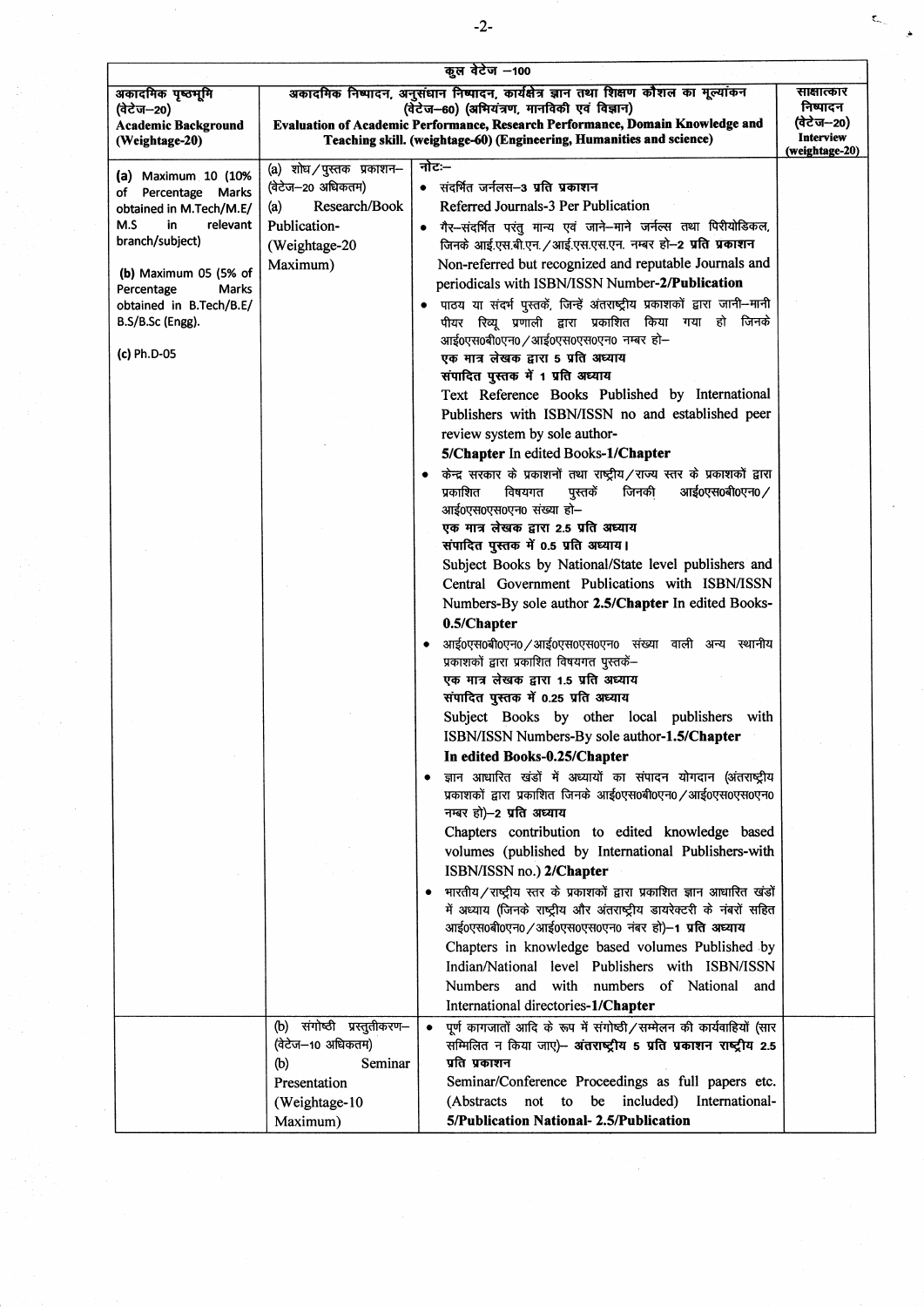| रिसर्च<br>रपोनसर्ड<br>(c)<br>प्रोजेक्ट /<br>परियोजना–(वेटेज–20<br>अधिकतम)<br>(c)<br>Sponsored<br>Project/-<br>Research<br>$-20$<br>(Weightage<br>Maximum) | 30.0 लाख रूपये से ऊपर के अनुदान से चलाई जाने वाली बड़ी<br>परियोजनाएं- 1.5 प्रति परियोजना<br>Major projects amount mobilized with grants above Rs.<br>30.0 Lakh Each Project-1.5 Weightage<br>5.0 लाख रूपये से 30.00 लाख रूपये तक के अनुदान से चलाई जाने<br>वाली बड़ी परियोजनाएं- 1.0 प्रति परियोजना<br>Major projects amount mobilized with grants above<br>Rs.5 Lakh up to 30.0 Lakh Each Project-1.0 Weightage<br>लघु परियोजनाएं (50.000 रूपये से 5 लाख रूपये तक के अनुदान से<br>चलाई जाने वाली लघू परियोनाएं) -0.5 प्रति परियोजना<br>Minor projects (amount mobilized with grants above<br>Rs. 50,000 up to 5 Lakh) Each Project-0.5 Weightage<br>केन्द्र तथा राज्य स्तर के सरकारी निकायों के बृहद नीतिगत दस्तावेज<br>पेटेंट / प्रौद्योगिकी हरतांतरण / उत्पाद / प्रक्रिया-<br>3.0 प्रति राष्ट्रीय स्तर परिणाम या पेटेंट<br>5.0 प्रति अंतराष्ट्रीय परिणाम या पेटेंट |  |
|-----------------------------------------------------------------------------------------------------------------------------------------------------------|-----------------------------------------------------------------------------------------------------------------------------------------------------------------------------------------------------------------------------------------------------------------------------------------------------------------------------------------------------------------------------------------------------------------------------------------------------------------------------------------------------------------------------------------------------------------------------------------------------------------------------------------------------------------------------------------------------------------------------------------------------------------------------------------------------------------------------------------------------------------------|--|
|                                                                                                                                                           | Major policy document of Government Bodies at                                                                                                                                                                                                                                                                                                                                                                                                                                                                                                                                                                                                                                                                                                                                                                                                                         |  |
|                                                                                                                                                           | Patent/Technology<br>and<br><b>State</b><br>level<br>Central                                                                                                                                                                                                                                                                                                                                                                                                                                                                                                                                                                                                                                                                                                                                                                                                          |  |
|                                                                                                                                                           | transfer/Product/ Process<br>5.0 for Each one of International level                                                                                                                                                                                                                                                                                                                                                                                                                                                                                                                                                                                                                                                                                                                                                                                                  |  |
|                                                                                                                                                           | 3.0 for Each Output/Patent of National level                                                                                                                                                                                                                                                                                                                                                                                                                                                                                                                                                                                                                                                                                                                                                                                                                          |  |
| पुनश्चर्या<br>पाठयक्रम,<br>(d)                                                                                                                            | (क) न्यूनतम दो सप्ताह की अवधि -1.5 प्रति                                                                                                                                                                                                                                                                                                                                                                                                                                                                                                                                                                                                                                                                                                                                                                                                                              |  |
| पद्धति कार्यशाला, प्रशिक्षण,                                                                                                                              | (ख) न्यूनतम एक सप्ताह की अवधि-1.0 प्रति                                                                                                                                                                                                                                                                                                                                                                                                                                                                                                                                                                                                                                                                                                                                                                                                                               |  |
| शिक्षण-अधिगम<br>मूल्यांकन                                                                                                                                 | (a) Of a 2 weeks duration-1.5/Each                                                                                                                                                                                                                                                                                                                                                                                                                                                                                                                                                                                                                                                                                                                                                                                                                                    |  |
| प्रौद्योगिक कार्यक्रम, संकाय,                                                                                                                             | (b) Of a 1 week duration-1/Each                                                                                                                                                                                                                                                                                                                                                                                                                                                                                                                                                                                                                                                                                                                                                                                                                                       |  |
| विकास कार्यक्रम –(वेटेज–10<br>अधिकतम)                                                                                                                     |                                                                                                                                                                                                                                                                                                                                                                                                                                                                                                                                                                                                                                                                                                                                                                                                                                                                       |  |
| (d) refresher courses,                                                                                                                                    |                                                                                                                                                                                                                                                                                                                                                                                                                                                                                                                                                                                                                                                                                                                                                                                                                                                                       |  |
| methodology,                                                                                                                                              |                                                                                                                                                                                                                                                                                                                                                                                                                                                                                                                                                                                                                                                                                                                                                                                                                                                                       |  |
| workshop, training,                                                                                                                                       |                                                                                                                                                                                                                                                                                                                                                                                                                                                                                                                                                                                                                                                                                                                                                                                                                                                                       |  |
| teaching,<br>learning                                                                                                                                     |                                                                                                                                                                                                                                                                                                                                                                                                                                                                                                                                                                                                                                                                                                                                                                                                                                                                       |  |
| evaluation technology,                                                                                                                                    |                                                                                                                                                                                                                                                                                                                                                                                                                                                                                                                                                                                                                                                                                                                                                                                                                                                                       |  |
| soft skill, development                                                                                                                                   |                                                                                                                                                                                                                                                                                                                                                                                                                                                                                                                                                                                                                                                                                                                                                                                                                                                                       |  |
| programme<br>faculty<br>development                                                                                                                       |                                                                                                                                                                                                                                                                                                                                                                                                                                                                                                                                                                                                                                                                                                                                                                                                                                                                       |  |
| programme                                                                                                                                                 |                                                                                                                                                                                                                                                                                                                                                                                                                                                                                                                                                                                                                                                                                                                                                                                                                                                                       |  |
| (Weightage-10                                                                                                                                             |                                                                                                                                                                                                                                                                                                                                                                                                                                                                                                                                                                                                                                                                                                                                                                                                                                                                       |  |
| Maximum)                                                                                                                                                  |                                                                                                                                                                                                                                                                                                                                                                                                                                                                                                                                                                                                                                                                                                                                                                                                                                                                       |  |
|                                                                                                                                                           |                                                                                                                                                                                                                                                                                                                                                                                                                                                                                                                                                                                                                                                                                                                                                                                                                                                                       |  |

नोट1:-बोर्ड / विश्वविद्यालय द्वारा निर्धारित नियमावली के CGPA एवं ग्रेड को प्रतिशत /अंकों में परिवर्तित किया जाएगा। बोर्ड / विश्वविद्यालय के नियमावली नहीं रहने की स्थिति में AICTE द्वारा CGPA एवं ग्रेड को प्रतिशत /अंकों में परिवर्तित करने का फार्मूला मान्य होगा।

6. आरक्षणः-

—<br>ऑनलाईन आवेदन पत्र में इंगित कॉलम में आरक्षण का दावा नहीं करने पर आरक्षण का लाभ नहीं मिलेगा।  $(i)$ 

 $(ii)$ बाहर के निवासी अभ्यर्थी को आरक्षण का लाभ देय नहीं होगा। आवेदन में दिया गया स्थायी पता ही आरक्षण प्रयोजन के लिए स्थायी निवास अनुमान्य होगा।

(iii)(A) अनुसूचित जाति एवं अनुसूचित जनजाति के उम्मीदवारों को निम्नांकित प्रमाण–पत्र जमा करना अनिवार्य होगा :–

(a) जाति प्रमाण-पत्र

(b)स्थायी निवास / मूल निवास (डोमिसाइल) प्रमाण-पत्र

(B) अत्यन्त पिछड़ी जाति के उम्मीदवारों को क्रीमीलेयर रहित प्रमाण-पत्र जमा करना अनिवार्य होगा।

अत्यन्त पिछड़ा वर्ग की दशा में; अपने स्थायी अधिवास अंचल के राज्य सरकार द्वारा अधिसूचित अंचलाधिकारी द्वारा निर्गत क्रीमीलेयर रहित प्रमाण-पत्र एवं अनुसूचित जाति/अनुसूचित जनजाति की दशा में, अपने स्थायी अधिवास अंचल के राज्य सरकार द्वारा अधिसूचित अंचलाधिकारी द्वारा निर्गत स्थायी निवास प्रमाण-पत्र/मूल निवास (डोमिसाइल) प्रमाण-पत्र एवं जाति प्रमाण-पत्र मान्य होगा। आरक्षण का दावा करने वाली विवाहित महिलाओं का जाति/क्रीमीलेयर रहित प्रमाण-पत्र उनके पिता के नाम एवं पता से निर्गत होना चाहिए न कि उनके पति के नाम एवं पता से। उपर्युक्त आरक्षण संबंधी सभी प्रमाण-पत्र आयोग कार्यालय में सत्यापन के समय मूल रूप से प्रस्तुत नहीं करने पर आरक्षण का लाभ देय नहीं होगा।

iv) आरक्षित कोटि के उम्मीदवार अपनी जाति के अनुरुप पूर्ण रूप से संतुष्ट होने के पश्चात् ही आरक्षित कोटि का अंकन ऑनलाईन आवेदन के संबंधित<br>कॉलम में करेंगे एवं ऑनलाईन आवेदन मरते समय उनके पास आरक्षण कोटि के अनुरूप सक्षम प्राधिक होगा। किसी प्रकार की त्रुटि होने पर आरक्षण का दावा मान्य नहीं होगा। <u>आवेदन भरने के पश्चात आरक्षण कोटि में परिवर्तन का दावा मान्य नहीं होगा</u> साथ ही गलत आरक्षण कोटि अंकित करने पर आरक्षण का लाम नहीं मिलेगा। आरक्षित कोटि निम्नवत् है :-

| क्र.सं. | आरक्षित कोटि                                           | ऑनलाईन आवेदन में आरक्षित कोटि |
|---------|--------------------------------------------------------|-------------------------------|
|         | अनुसूचित जाति (Schedule Caste)                         |                               |
| 2.      | अनुसूचित जनजाति (Schedule Tribe)                       |                               |
| З.      | अति पिछड़ा वर्ग (Extremely Backward Class)             | <b>EBC</b>                    |
| 4.      | पिछड़ा वर्ग (Backward Class)                           | BC                            |
| 5.      | आर्थिक रूप से कमजोर वर्ग (Economically Weaker Section) | <b>EWS</b>                    |

 $-3-$ 

লুক্তা শইক্ষান দেখ  $\mathcal{L} \leftarrow \mathcal{L}$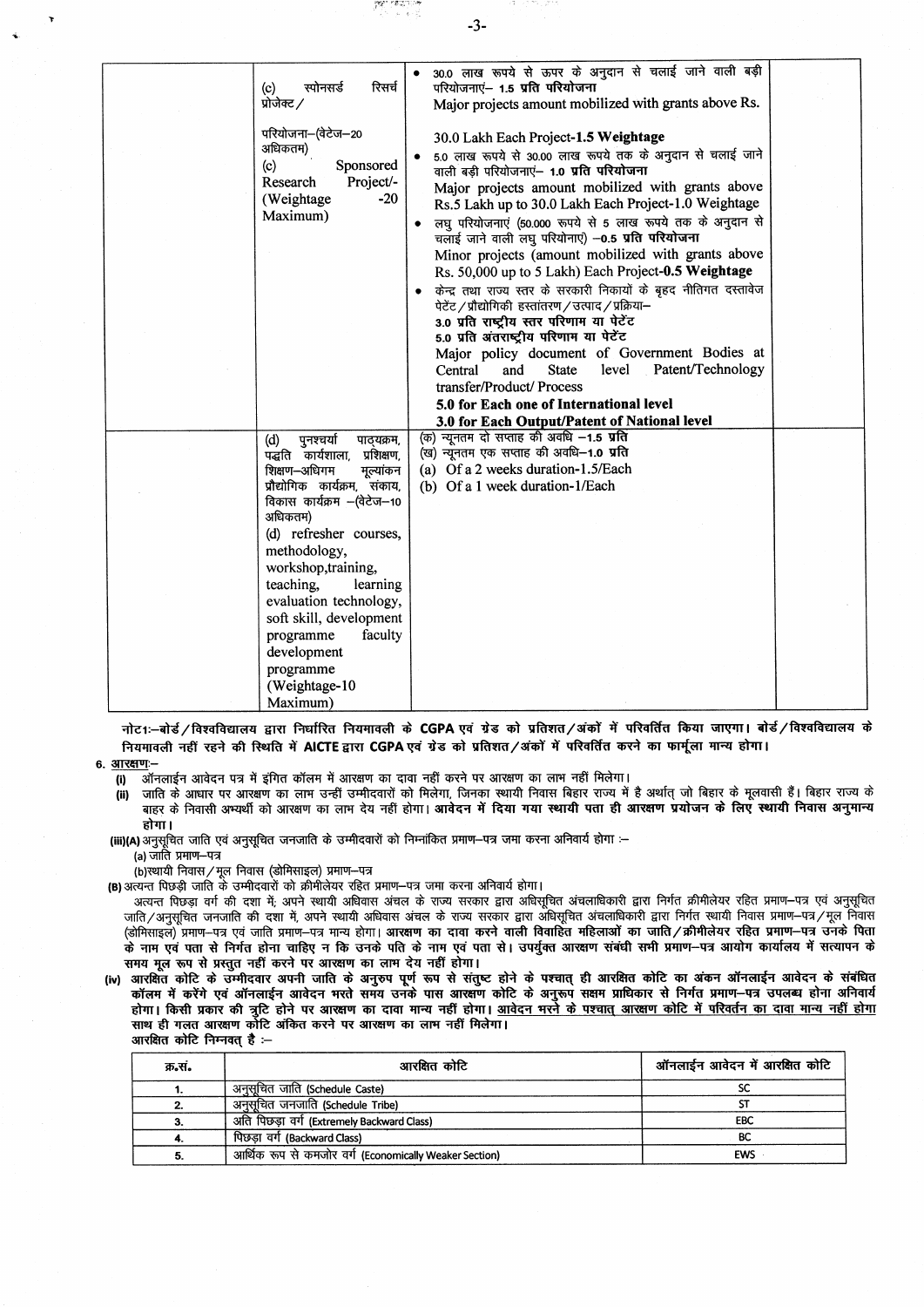- (v) सामान्य प्रशासन विभाग के ज्ञापांक- 16144, दिनांक- 28.11.2012 के आलोक में नियुक्ति/प्रोन्नति/नामांकन की जारी प्रक्रिया के बीच आरक्षण कोटि में सधार/बदलाव नहीं किया जा सकता है।
- नोटः-(1) <u>ऑनलाईन आवेदन भरने के क्रम में अभ्यर्थियों से कतिपय सूचना सिर्फ डाटाबेस संधारित करने हेतु ली जाती है। अगर उक्त सूचना से</u> संबंधित किसी प्रकार का छूट विज्ञापन में अंकित नहीं है, तो उसका दावा न तो मान्य होगा और न ही उसका लाम देय होगा। विज्ञापन में वर्णित सूचनाएँ/शर्त/ जानकारी/किसी प्रकार का छूट ही अंतिम रूप से मान्य होगा।
- नोटः- (2)साक्षात्कार में उपस्थित होने वाले सभी अभ्यर्थियों को साक्षात्कार के समय निम्नलिखित प्रमाण-पत्र मूल में (Original copy) सत्यापन हेतु ...<br>प्रस्तुत करना अनिवार्य होगा-
	- 1. मैंट्रिक का प्रमाण-पत्र/अंक प्रमाण-पत्र (जन्म तिथि के साक्ष्य के लिए)।
	- 2. स्नातक डिग्री प्रमाण-पत्र (विज्ञापन की कंडिका-3 शैक्षणिक योग्यता के अनुरूप)।
	- 3. स्नातक अंक पत्र (विज्ञापन की कंडिका-3 शैक्षणिक योग्यता के अनुरूप; वर्ष / सेमेस्टरवार)।

**CANCER COL** 

- 4. स्नातकोत्तर का प्रमाण-पत्र (विज्ञापन की कंडिका-3 शैक्षणिक योग्यता के अनुरूप)।
- 5. स्नातकोत्तर का अंक पत्र (विज्ञापन की कंडिका-3 शैक्षणिक योग्यता के अनुरूप)।
- 6. पीएच0डी0 प्रमाण-पत्र (विज्ञापन की कडिका-3 शैक्षणिक योग्यता के अनुरूप)।
- 7. बोर्ड / विश्वविद्यालय द्वारा निर्धारित नियमावली के CGPA एवं ग्रेड को प्रतिशत / अंकों में परिवर्तित करने का फार्मूला।
- 8 अखिल भारतीय तकनीकी शिक्षा परिषद के विनियमन के अनुसार नियुक्ति प्राधिकार द्वारा निर्गत विज्ञापन की कंडिका-3(अनुभव) एवं विज्ञापन की कडिका-5(वेटेज) के अनुरूप प्रमाण पत्र।<br>- की कडिका-5(वेटेज) के अनुरूप प्रमाण पत्र।<br>9. अत्यंत पिछड़ा वर्ग के उम्मीदवारों के लिए क्रीमीलेयर रहित प्रमाण पत्र (महिला उम्मीदवारों के लिए पिता के नाम एवं पता से निर्गत क्रीमीलेय
- रहित प्रमाण पत्र)। (दावा करने की स्थिति में)।
- 10. अत्यंत पिछड़ा वर्ग के उम्मीदवारों के लिए क्रीमीलेयर रहित घोषणा पत्र (विगत 1 वर्ष से पूर्व का क्रीमीलेयर रहित प्रमाण पत्र होने पर)। (दावा करने की स्थिति में)।
- 11. अनुसूचित जाति/अनुसूचित जनजाति के उम्मीदवारों के लिए जाति प्रमाण पत्र (महिला उम्मीदवारों के लिए पिता के नाम एवं पता से निर्गत जाति प्रमाण पत्र), शुल्के में रियायत/छूट हेतु (दावा करने की स्थिति में)।
- 12 अनुसूचित जाति /अनुसूचित जनजाति के उम्मीदवारों के लिए स्थायी निवास प्रमाण पत्र (महिला उम्मीदवारों के लिए पिता के नाम एवं पता से निर्गत निवास प्रमाण पत्र), शुल्क में रियायत/छूट हेतु (दावा करने की स्थिति में)।
- 13. दिव्यांगता से संबंधित विहित प्रपत्र में सक्षम प्राधिकार द्वारा निर्गत तत्संबंधी प्रमाण पत्र,शुल्क में रियायत/छूट हेतु। (दावा करने की स्थिति गे)।
- 14. केंन्द्र सरकार, अर्द्ध सरकारी संस्थान, पब्लिक सेक्टर, बिहार सरकार या किसी अन्य राज्य सरकार के अधीन किसी भी पद पर नियुक्त रहने की स्थिति में, तो परीक्षा में माग लेने हेतु विभागीय अध्यक्ष/सक्षम प्राधिकार का अनापत्ति प्रमाण पत्र (No Objection Certificate)।
- 15. पहचान पत्र (फोटोयुक्त)।
- 16. हाल का खिंचा हुआ 4 (चार) फोटो।

उपर्युक्त प्रमाण-पत्र साक्षात्कार के समय मूल में सत्यापन हेतु प्रस्तुत नहीं करने पर उनकी उम्मीदवारी प्रमावित/रदद् होगी तथा आयोग का निर्णय अंतिम एवं मान्य होगा।

7. शुल्क :--

- (i) सामान्य अभ्यर्थियों के लिए- 100 /- (एक सौ) रूपये
- (ii) केवल बिहार राज्य के अनुसूचित जाति/अनुसूचित जनजाति के लिए- 25/- (पच्चीस) रूपये
- (iii) बिहार राज्य की स्थायी निवासी सभी (आरक्षित/अनारक्षित वर्ग) महिला उम्मीदवारों के लिए– 25/– (पच्चीस) रूपये
- (iv) दिव्यांग अभ्यर्थियों (40% या उससे अधिक) के लिए- 25 / (पच्चीस) रूपये
- (v) अन्य सभी उम्मीदवारों के लिए- 100 /- (एक सौ) रूपये

अभ्यर्थी को उपर्युक्त परीक्षा शुल्क के अतिरिक्त विभिन्न बैंकों द्वारा निर्धारित चार्ज भी देना होगा, जिसे ऑनलाईन भुगतान के क्रम में बैंक द्वारा स्वतः बैंक चार्ज के रूप में ले लिया जाएगा।

वैसे सभी कोटि के दिव्यांग अभ्यर्थी एवं अनुसूचित जाति/अनुसूचित जनजाति कोटि से आने वाले अभ्यर्थी जो दिव्यांगता/अनुसूचित जाति/अनुसूचित जनजाति कोटि के लाभ का दावा करते हैं और उनके द्वारा अनुसूचित जाति, अनुसूचित जनजाति एवं दिव्यांगता<br>परीक्षा शुल्क जमा किया जाता है और भविष्य में वैसे अम्यर्थी द्वारा दिव्यांगता से संबंधित प्रमाण-पत्र तथा अनुसूच होता है तो उन्हें रियायती परीक्षा शुल्क (Concessional Examination Fee) के आधार पर अनहिंत किया जा सकता है। दिव्यांग अभ्यर्थियों एवं अनुसूचित जाति/अनुसूचित जनजाति कोटि के अभ्यर्थियों को इस संदर्भ में सूचित किया जाता है कि वे स्वेच्छा से परीक्षा शुल्क सामान्य अर्ग्यार्थयों के अनुरूप जेंगा करते हैं तो इस बिन्दु पर उनकी अम्यर्थिता सुरक्षित रहेगी। इस पर अम्यर्थी स्वंय निर्णय ले सकते हैं।

## 8. <u>ऑनलाईन आवेदन पत्र भरने से संबंधित तिथि एवं अन्य</u> निर्देश निम्नांकित हैं:- (i)

| रजिस्ट्रेशन (पंजीकरण) की तिथि                                                                                                                            | 04.09.2020 से 21.09.2020 तक |
|----------------------------------------------------------------------------------------------------------------------------------------------------------|-----------------------------|
| , ऑनलाईन के माध्यम से शुल्क भुगतान करने की अंतिम तिथि                                                                                                    | 25.09.2020 तक               |
| ऑनलाईन आवेदन भरने की अंतिम तिथि                                                                                                                          | 05.10.2020 तक               |
| , आयोग कार्यालय में स्पीड पोस्ट /निबंधित डाक से आवेदन की हार्ड कॉपी एव   12.10.2020 के अपराहन 05:00 बजे तक<br>सभी प्रमाण—पत्र प्राप्त होने की अंतिम तिथि |                             |

- नोट–1: जिस तिथि को रजिस्ट्रेशन किया गया है उसकी अगली तिथि को पूर्वाहन 11:00 बजे के बाद परीक्षा शुल्क का ऑनलाईन मुगतान करने के लिए आवेदक को लिंक उपलब्ध होगा।
- <u>नोट–2:</u> जिस तिथि को भुगतान किया गया है उसकी अगली तिथि को पूर्वाहन 11:00 बजे के बाद आवेदक को ऑनलाईन Application Form मरने के लिए लिंक उपलब्ध होगा। अभ्यर्थी दिनांक– 25.09.2020 तक निश्चित रूप से भुगतान कर लें।

(ii) ऑनलाईन आवेदन भरने से संबंधित आवश्यक (विस्तृत) निर्देश इस विज्ञापन के साथ सॅलग्न है।

अभ्यर्थी ऑनलाईन आवेदन भरने के पूर्व उक्त दिशा निर्देशों का भली भाँति अध्ययन कर लेंगे तथा ऑनलाईन आवेदन भरने के क्रम में सभी सूचनाएँ सही-सही एवं सुस्पष्ट अंकित करेंगे। ऑनलाईन आवेदन मरने हेतु आवश्यक (विस्तृत्) निर्देश का अक्षरशः अनुपालन नहीं करने पर एवं ऑनलाईन आवेदन मरने के क्रम में अभ्यर्थी द्वारा की गयी प्रविष्टि में किसी प्रकार की त्रुटि के लिए आयोग जिम्मेवार नहीं होगा। इस संबंध में किसी प्रकार के सुधार/परिवर्तन हेतु अभ्यावेदन पर विचार नहीं किया जाएगा।

ऑनलाईन आवेदन में भरी गयी सूचनाओं को मूल प्रमाण पत्र/अंक पत्रों से मिलान करने के क्रम में किसी भी प्रकार की त्रूटि पाये जाने पर उम्मीदवारी रदद कर दी जाएगी।

(iii) उम्मीदवार डैश बोर्ड पर अंकित नाम, जन्म तिथि, कोटि, परीक्षा शुल्क इत्यादि से संतुष्ट होने के उपरान्त ही बैंक में परीक्षा शुल्क जमा करेंगे।

ऑनलाईन आवेदन में अंकित E-mail Id, Mobile Number तथा प्राप्त User Name एवं Password को सुरक्षित रखना आवेदक की जिम्मेवारी होगी। इसे वे  $(iv)$ अंतिम परीक्षाफल प्रकाशन तक सुरक्षित रखेंगे।

 $\chi^{\mu}_{\nu} \chi^{\nu}_{\nu}$